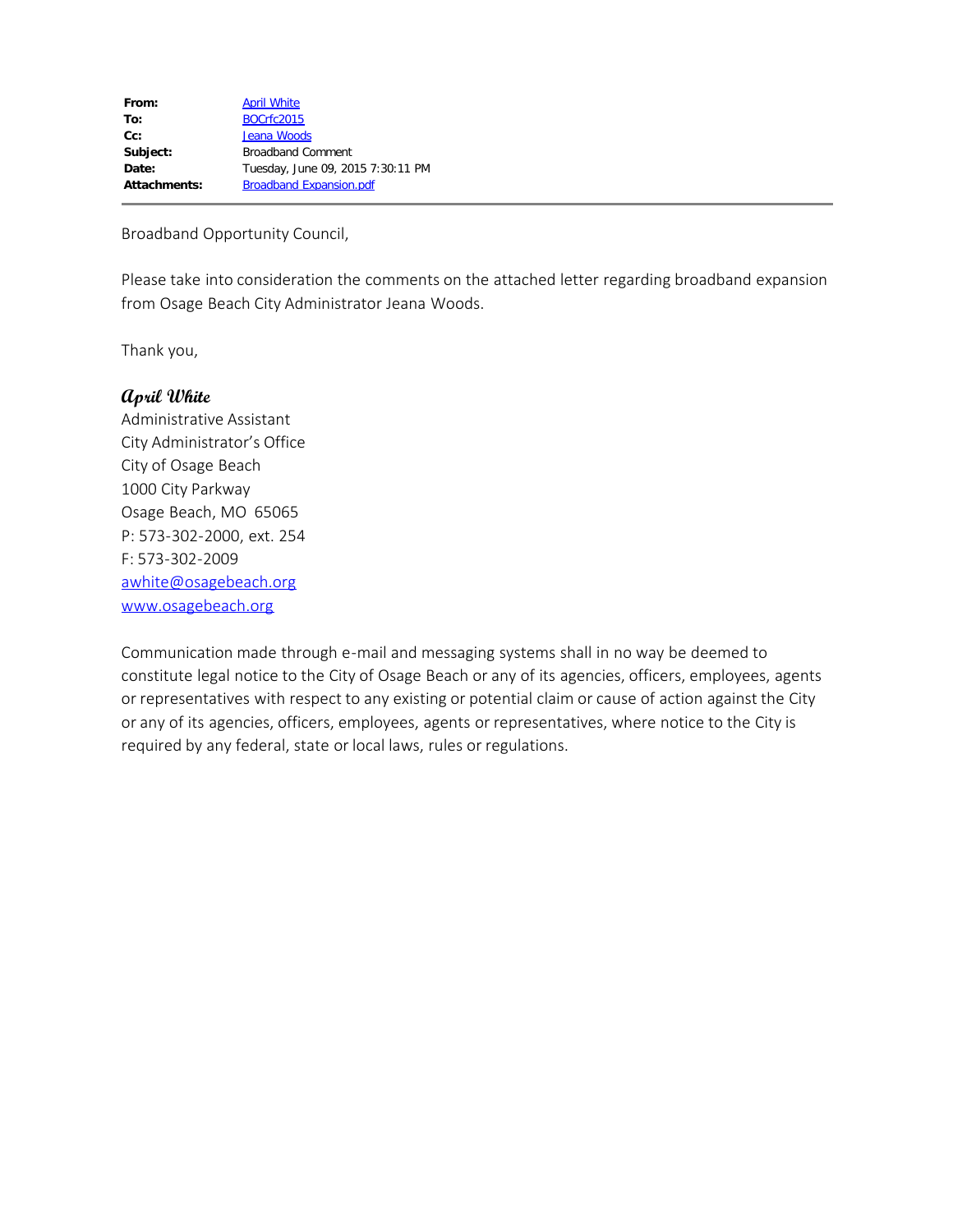

1000 City Parkway • Osage Beach. MO 65065 City Hall [573) 302-2000 • Fax [5731 302-0528

June 8, 2015

National Telecommunications and Information Administration U.S. Department of Commerce 1401 Constitution Avenue NW, Room 4626 Attn: Broadband Opportunity Council Washington, DC 20230

Re: Request for Comment- Broadband Expansion

To Whom It May Concern,

Thanks to the State of Missouri's recent effort to study and expand broadband adoption, MOBroadbandNow, the Lake of the Ozarks region has a stable understanding of the challenges faced by local residents wanting to adopt broadband in their home or business. Central Missouri is reasonably well served by the 'middle mile' provider. The region's major challenges lie in affordably connecting neighborhoods to existing 'middle mile' backbone. Future executive action should engage directly with neighborhoods and 'last mile' providers to overcome the high costs of equipment and the high cost of 'middle mile' backbone access.

While Broadband access is a complex issue, costs associated with 'last mile' service continually come up in community conversations. An example of these costs, found in the Lake of the Ozarks Council of Local Governments' (LOCLG} MOBroodbandNow plan, is contained below. Rural broadband can be cost prohibitive even with a 'middle mile' fiber backbone located at the entrance of a rural neighborhood. The equipment costs and high costs of long-term contracts for middle mile internet service prevented a community of 20 homes from gaining access to broadband internet. The owners of the local internet service provider shared their story below.

" ... Expanding the overall customer base ond coverage within our region is our long-term goal at Lexsor Solutions, but the high cost of equipment/infrastructure and ongoing internet connection fees often times create on impasse in which it is not a wise business decision to expand into a particular region or neighborhood.

In a recent scenario where a community in Eldon, MO wanted to hove better access to Broadband LOCLG engaged Lexsar Solutions to see how we could help this community become connected at an affordable rate. This community has a total of 20 homes and is close to the City of Eldon. Sho-me technologies' fiber sits at the end of their subdivision. With the middle mile access close and the community willing, we explored several avenues in which to provide this community with broadband access. Lexsar Solutions provided options, but the cost of the infrastructure was prohibitive. The community as a whole has no way to finance the